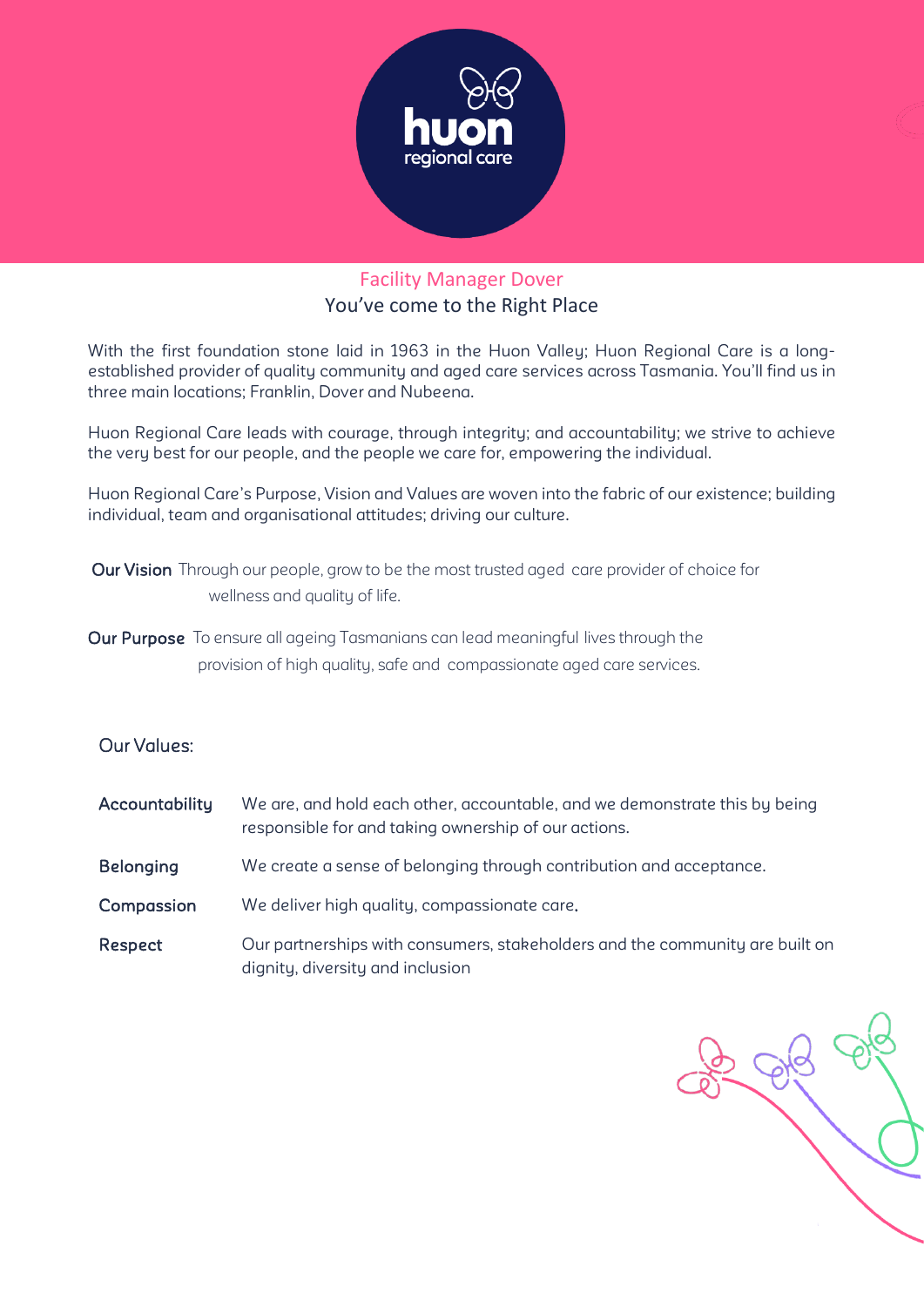| <b>HRC CAPABILITIES</b>                                                                                                                                                                                                                                                                                                     |                                                                                                                                                                                                                                                                                                                                                                                                                                                                                                                        |  |  |  |
|-----------------------------------------------------------------------------------------------------------------------------------------------------------------------------------------------------------------------------------------------------------------------------------------------------------------------------|------------------------------------------------------------------------------------------------------------------------------------------------------------------------------------------------------------------------------------------------------------------------------------------------------------------------------------------------------------------------------------------------------------------------------------------------------------------------------------------------------------------------|--|--|--|
| <b>Be Reliable:</b><br>We are consistent, we do what we say<br>and we say what we do. TRUST grows in<br>us                                                                                                                                                                                                                  | <b>Foundation</b><br>We understand our role in achieving HRC's Vision and<br>strategic direction.<br>We follow policies and procedures.<br>We build professional relationships<br>We do the right thing when working alone                                                                                                                                                                                                                                                                                             |  |  |  |
| <b>Be Authentic:</b><br>When everyone on our team can speak<br>up with good intent, it helps us make<br>better decisions to help our residents,<br>consumers and HRC, Sharing<br>perspectives (and listening to others)<br>even when opinions may differ is critical<br>to deliverinmg the best client service<br>possible. | <b>Foundation</b><br>We listen to understand and check that we understand<br>messages, tasks, directives.<br>We think about and learn from situations in the<br>workplace.<br>We ask others for assistance and we draw on the<br>expertise of others.<br>We welcome learning and development opportunities.<br>$\bullet$<br>We share our ideas for improvement in the workplace.<br>$\bullet$<br>We work to understand our reactions and responses to<br>situations.                                                   |  |  |  |
| <b>Be Skilled:</b><br>Being able to do our jobs well is critical<br>so we can be trusted with tasks. There<br>are always situations when we do not<br>know what to do and, in these<br>situations, when we are honest and seek<br>help to learn, TRUST is nurtured.                                                         | <b>Foundation</b><br>We work to and build cooperative relationships with our<br>٠<br>team members.<br>We pay attention when others are speaking, and we<br>value their ideas.<br>We work well with others and cooperate to achieve<br>shared goals.<br>We are willing and able to accommodate the changing<br>needs of our resident and consumers, their family and<br>carers and our team.                                                                                                                            |  |  |  |
| <b>Be Kind:</b><br>We are kind, have insight and work to<br>foster positive relationships.                                                                                                                                                                                                                                  | <b>Foundation</b><br>We work to deliver the best possible care and services.<br>We treat consumers and our colleagues with dignity,<br>compassion and respect.<br>We build understanding through compassion. We<br>sympathise and we are concerned for the quality and<br>safety of HRC's residents and consumers.<br>We offer constructive feedback whilst preserving<br>positive relationships.<br>We remain calm and polite at all times.<br>We value that all people are different and respet<br>people's choices. |  |  |  |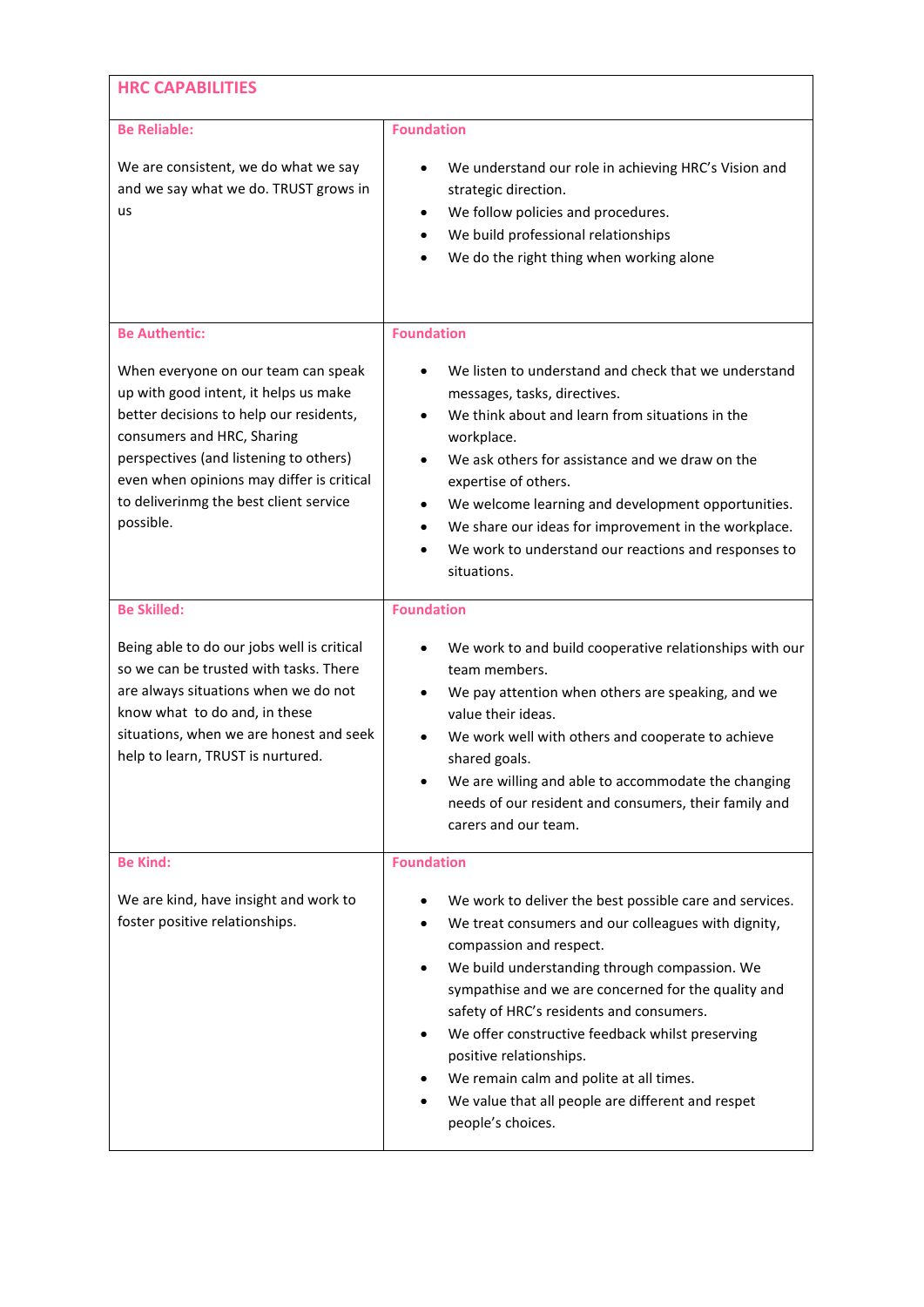# **Position Description**

| <b>Position Title</b>                    | <b>Facility Manager</b>                               |
|------------------------------------------|-------------------------------------------------------|
| Reports to                               | <b>Executive Manager Clinical Services</b>            |
| <b>Significant Working Relationships</b> | All Staff, Relatives, Visitors, Volunteers, Advocates |
| Agreement/Award                          | HRC Nurses Agreement 2019                             |
| <b>Employment</b>                        | PPT 64 hours fortnight                                |

# **Position Purpose**

The Facility Manager is responsible for managing diverse multi-disciplinary teams, financial and physical resources, and risk at Dover. This role is pivotal in supporting the Executive Manager Clinical Services in meeting our strategic intent and objectives through the Operational Plan. Strong interpersonal skills, a high level of emotional intelligence and effective stakeholder management are key competencies for successful delivery of Dover's personalised services.

This role is accountable for the overall operational and financial management of Dover and must ensure all teams comply with relevant legislation, manage risk effectively and deliver care that encompasses a strong and positive wellbeing for our clients. The incumbent is responsible to the Executive Manager Clinical Services.

# **Role Accountabilities**

## WORKING RELATIONSHIPS

| Responsible and<br>Accountable to: | <b>Executive Manager Clinical services</b>                                                                                                                                                                                                                                                                  |
|------------------------------------|-------------------------------------------------------------------------------------------------------------------------------------------------------------------------------------------------------------------------------------------------------------------------------------------------------------|
| Works closely with:                | Residents, service users and their relatives; senior management; staff; medical<br>and allied health professionals; external stakeholders including community and<br>other representatives from all levels of government and funding bodies; visitors;<br>volunteers; advocates; Agency staff; contractors. |

## KEY RESPONSIBILITIES

### **1.** Finance

- 1.1 Monitor and manage Dover's budget for the facility delivering positive returns. Including roster management
- 1.2 ACFI is maximised responsibly and effectively and residents are accurately assessed.
- 1.3 Focuses on achieving budget target occupancy levels.
- 1.4 The Facility is managed within the parameters of the budget.
- 1.5 Recommendations are made on the acquisition, replacement and maintenance of plant and equipment within the Capex Budget.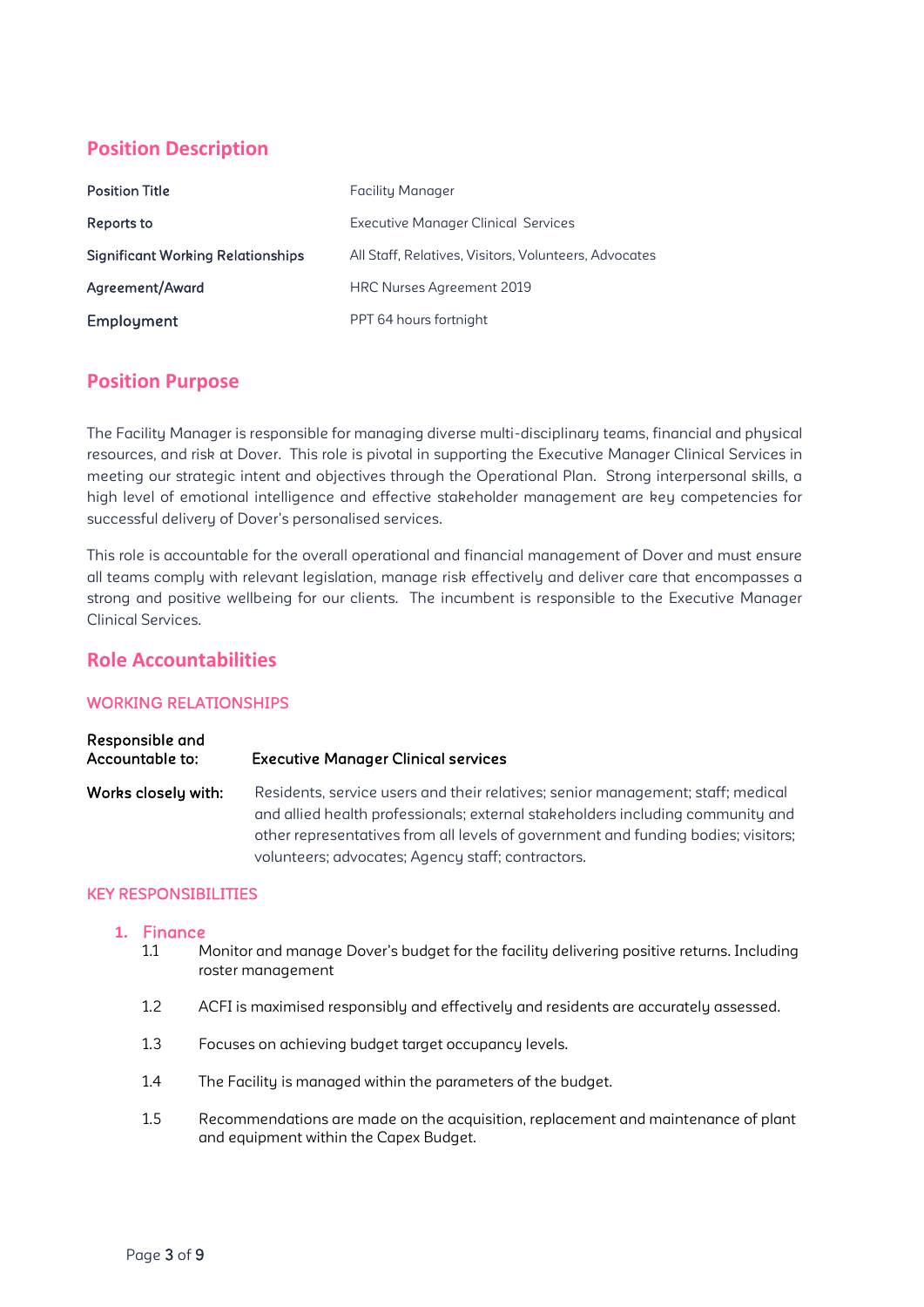1.6 Resident agreements are in place and comply with HRC Corporate Services policies and procedures and associated regulations.

## **2.** Consumer focus

- 2.1 Manages the delivery of quality nursing services and to care recipients using a multidisciplinary approach.
- 2.2 Co-ordinates the function of multidisciplinary meetings for the purpose of quality outcomes for care recipients.
- 2.3 Ensure the maintenance and accuracy of documentation in accordance with regulations.
- 2.4 Provides feedback to care recipients on outcomes from Continuous Improvement and Clinical activities.
- 2.5 Oversee the nursing and assessment care planning process ensuring involvement of care recipients and/or their representatives, as well as all levels of staff.
- 2.6 Ensures there is a planned approach to assist care recipients to maintain or improve their lifestyle.
- 2.7 Maintain Clinical practice in the residential, sub-acute and Dover Treatment services by actively participating in direct clinical care.

### 3. **Professional**

- 3.1 Drive the Mission, Vision and Values of Huon Regional Care and work for its achievement and aspire to attain a standard of excellence in work practices.
- 3.2 Continue participation in own self-development, including attending educational programs.
- 3.3 Act as a clinical resource within Dover.
- 3.4 Conduct and participate in performance appraisals as required.
- 3.5 Facilitate the staff induction program within Dover.
- 3.6 Promote staff attendance at professional development programs within budget.
- 3.7 Identify and plan staff educational needs through performance management processes, staff surveys, observations, hazard and incident reports.
- 3.8 Initiate research and quality improvement projects and oversee their implementation.
- 3.9 Revise and manage compliance with the policies and procedures of Huon Regional Care.
- 3.10 Effective management of complaints to encourage positive and negative feedback and ensure a resolution focus.
- 3.11 Oversee medication incident management and report to the Executive Manager Clinical Services.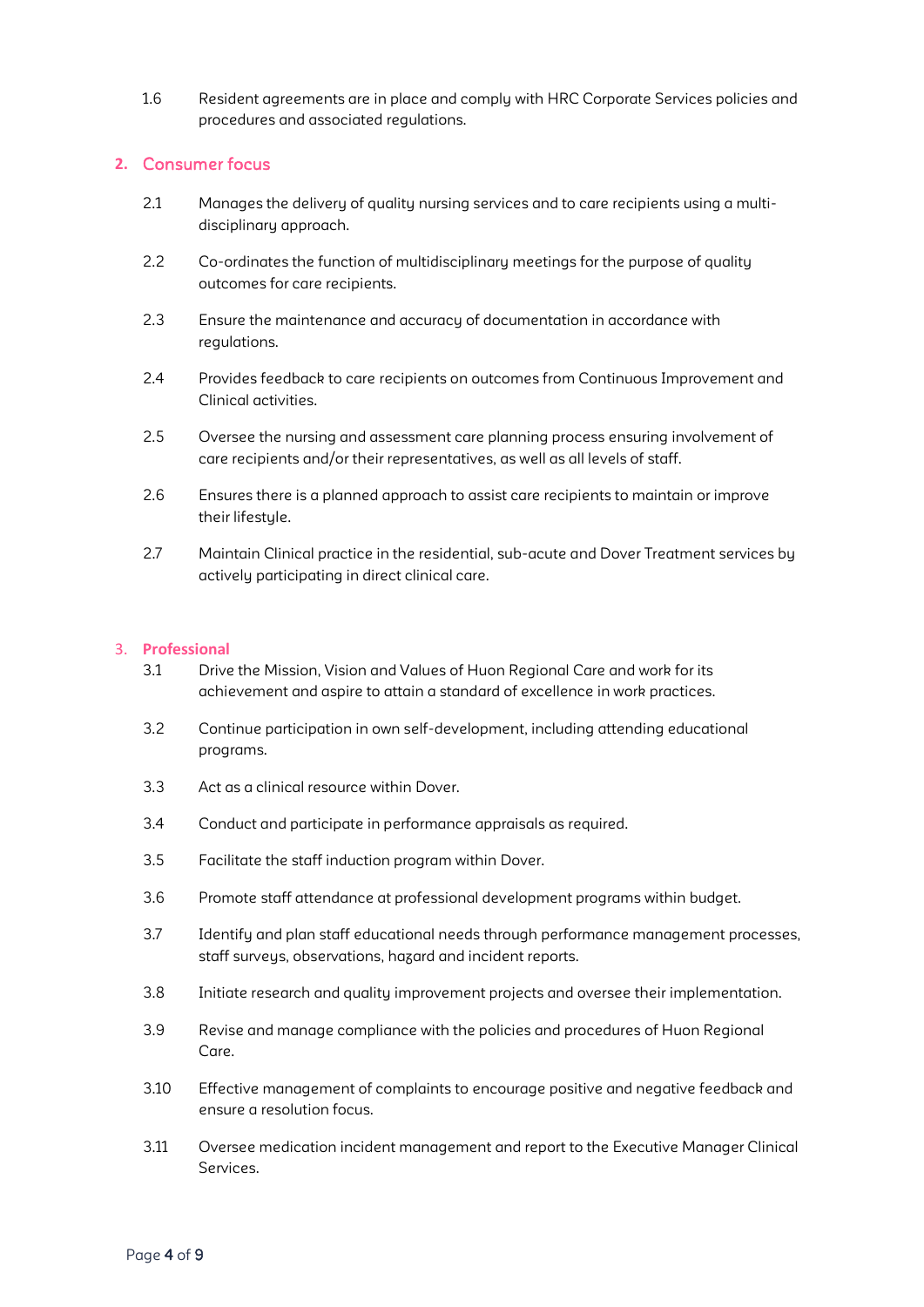3.12 Ensure accurate monthly Facility Reporting for the CEO and Board, as directed by Executive Manager Clinical Services.

## 4. **Communication**

- 4.1 Ensure practices reflect care recipient confidentiality regarding information, including medical history and information told in confidence.
- 4.2 Display respect, empathy and understanding towards care recipients and their families, and all staff members.
- 4.3 Interacts and communicates with other health team members, in the interests of the care recipients and of achieving a team approach to care recipient care.
- 4.4 Utilise effective conflict resolution skills.
- 4.5 Promote and maintain harmonious working relationships within Dover.

## 5. **Organisation / Administration**

- 5.1 Maintain adequate nursing and care staff levels for the safe delivery of care to care recipients.
- 5.2 Responsible for the nursing and care staff annual leave plans.
- 5.3 Participates in Management meetings and other committees as required and disseminates information appropriately.
- 5.4 Responsible for staff performance and development processes.
- 5.5 Participates in the recruitment of clinical staff.
- 5.6 Responsible for the stock supply for clinical areas.
- 5.7 Collaborate with staff to develop, undertake, monitor and evaluate quality improvement activities.
- 5.8 Participates in the accreditation process.
- 5.9 Ensure clinical audits are completed and reviewed. Document and implement improvements.
- 5.10 Manage administration staff to ensure smooth running of the facility.
- 5.11 Record and Collate Clinical Indicator and Incident Data and prepare monthly reports as per Key Performance Areas in line with Quality Standards for Residential Aged Care and Sub Acute Services.

## 6. Safety

- 6.1 Identify unsafe environment and work practices and accept responsibility for intervention and active participation in WHS programs.
- 6.2 Understand and follow HRC's procedures for the reporting of incidents and potential Worker's Compensation Claims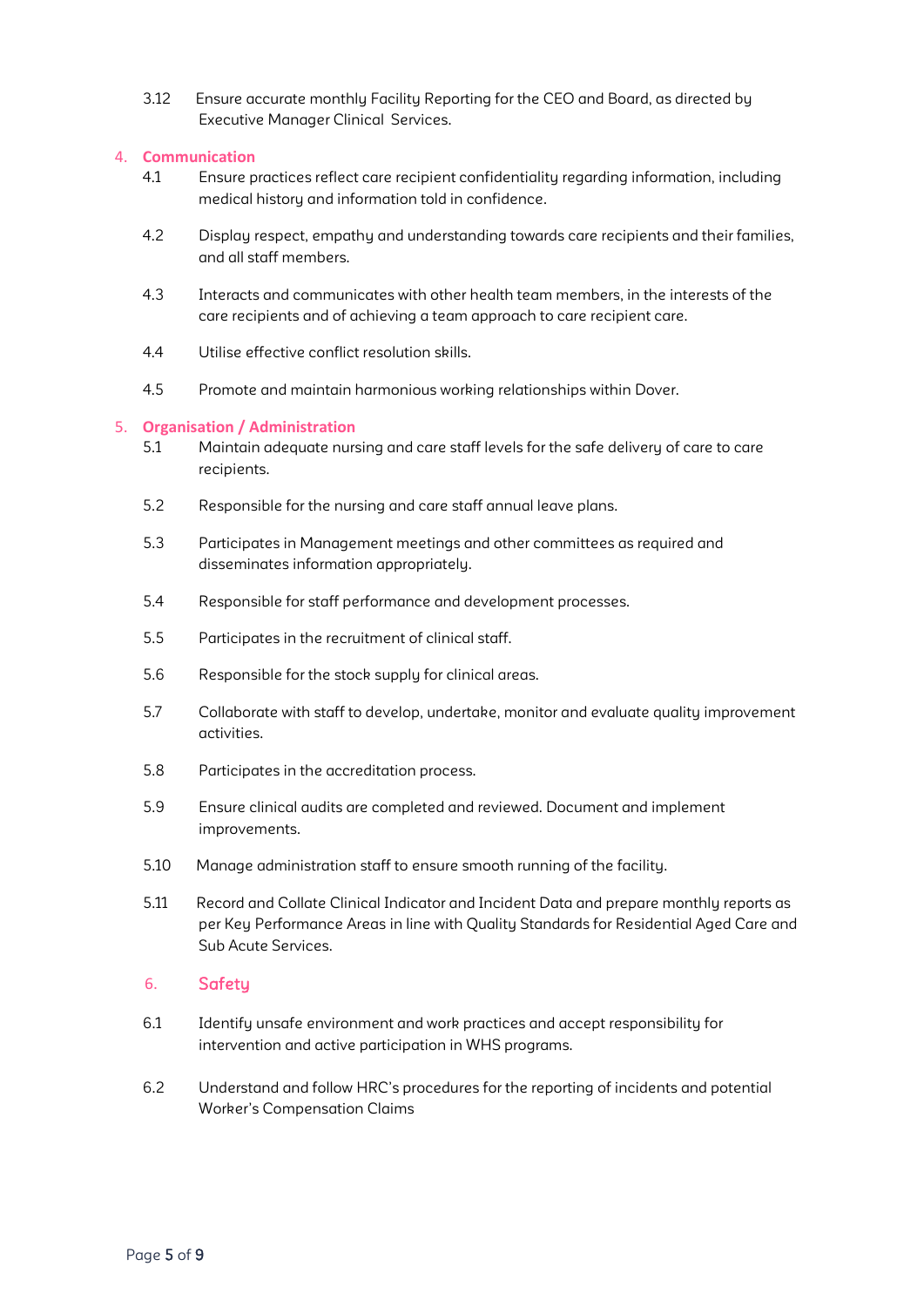6.3 Implement correct fire safety procedures and attend fire drills as required. Operate as a Chief Fire Warden when required.

# 7. Other Duties<br>71 As delegated by

As delegated by the Executive Manager Clinical Services within the requirements of the position description following consultation and communication.

## **LEVEL OF RESPONSIBILITY**

- 1. Ensures care recipient care is delivered in accordance with Mission, Vision and Values of Huon Regional Care guided by the policies and procedures of the organisation.
- 2. Provides leadership, guidance direction and support to staff.
- 3. Responsible for efficient and effective rostering management within budgetary requirements.
- 4. Provide reports and recommendations to the Executive Manager Clinical Services regarding all aspects of care delivery at the Dover facility.

### **SELECTION CRITERIA**

- 1. Essential Requirements
	- Registered Nurse Registration with the Australian Health Practitioners Regulation Agency.
	- Comply with the National Police Check requirements for Aged Care
	- Yearly Vaccine requirements for Aged Care
	- Experience and knowledge of aged care and rural health services.
- 2 Knowledge and Skills Required
	- Knowledge of contemporary practice and its application.
	- Demonstrates passion about clinical management.
	- Knowledge of the legal requirements, relevant policies and procedures of the practice setting.
	- Demonstrated clinical competence and expertise in the clinical area.
	- Effective communication and interpersonal skills including conflict resolution.
	- Ability to act in the preceptor role and support and quide other members of staff.
	- Problem solving and decision making skills.
	- Ability to motivate and organise self and staff.
	- Knowledge of research methods and Quality Improvement programs and the ability to apply these principles.
	- Demonstrated competence in organisational management.
	- Be outcomes driven.

### **WORK HEALTH & SAFETY RESPONSIBILITIES OF EMPLOYEES**

In the performance of their work, all employees are responsible to the extent of their ability, to preserve the work health & safety of themselves their fellow employees and others, including care recipients.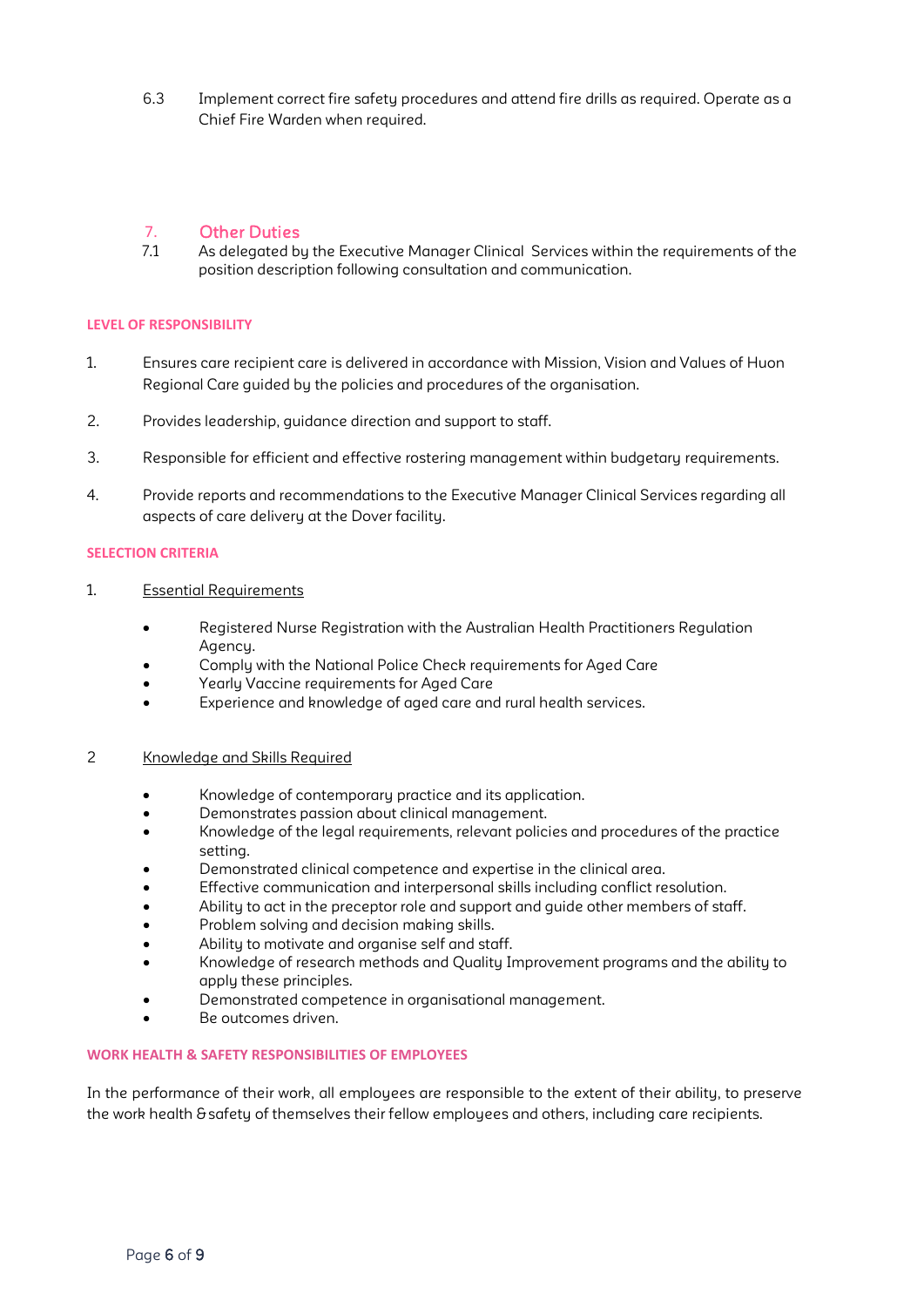## In particular, employees are to:

- Be aware of and uphold all Huon Regional Care procedures, practices and policies.
- Set an example to fellow employees in following all WHS procedures, practices and directions.
- Correct where possible, and immediately report using documented procedures, any unsafe practice including "near miss" incidents
- Ensure they do not perform unfamiliar tasks for which they have not received appropriate instruction or training.
- Report, using documented procedures, all work-related injuries.
- Co-operate with, and participate in, all programmes designed to make the working and living environment safer and healthier.
- Maintain good housekeeping standards at all times.
- Observe all warning signs and notices.
- Co-operate with the employer so far as is necessary to meet the employer's obligations under WHS legislation.
- Contribute ideas to the development of a safer and healthier working environment.
- Not intentionally or recklessly interfere with or misuse anything provided in the interest of WHS.
- Participate in and support the induction and other training course

### **PERSONAL AND PROFESSIONAL DEVELOPMENT**

You are required to participate in staff meetings, ongoing education programs relevant to areas of responsibility and attend those training programs deemed mandatory.

The performance of all staff will be reviewed on a regular basis.

## **QUALITY IMPROVEMENT PROGRAM**

Huon Regional Care has a strong commitment to the process of Continuous Improvement and all staff are expected to participate by making recommendations, suggestions or identifying opportunities for improvement to work place practices. Ensure the Facility meets all requirements in quality outcomes for residents and representatives in line with Quality Aged Care Standards in Residential and National Safety and Quality Health Service Standards for Sub-Acute Services. Promote a best practice person centred service where staff are also required to participate in quality projects and relevant practice audits when requested by management.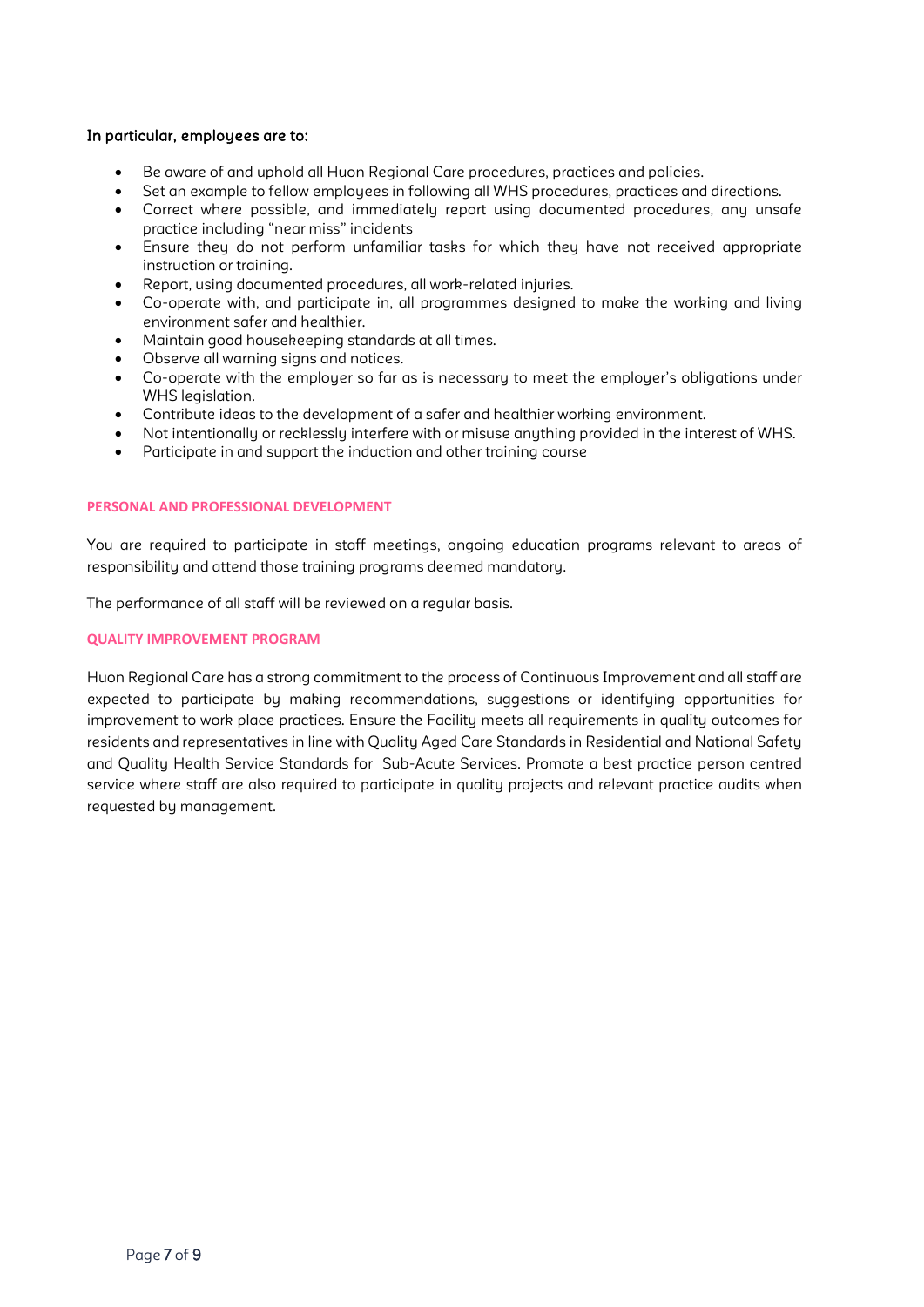## **PHYSICAL REQUIREMENT**

The physical requirements below are typical of those that you must meet to successfully perform the functions of the position. You are responsible for maintaining a level of fitness and well-being to be able to perform your role safely. Where appropriate, you will receive manual handling training appropriate to your role.

# \*Please circle which task below (if any) you would not be able to undertake due to health or injury concerns. Expected physical requirements marked by X.

|                           |           | <b>Never</b><br>0% | Occasionally<br>$(1-30%)$ | Frequently<br>$(31 - 60\%)$ | Continuously<br>$(61-100\%)$ |
|---------------------------|-----------|--------------------|---------------------------|-----------------------------|------------------------------|
| Lifting/Carrying          |           |                    |                           |                             |                              |
|                           | $0-9$ kg  |                    |                           | X                           |                              |
|                           | $10-15kg$ |                    | X                         |                             |                              |
| (unassisted)              | $16kg +$  | $\times$           |                           |                             |                              |
| Pushing/Pulling           |           |                    |                           |                             |                              |
|                           | $10-15kq$ |                    |                           | X                           |                              |
|                           | $16kg +$  |                    |                           | X                           |                              |
| <b>Climbing/Balancing</b> |           |                    | X                         |                             |                              |
| Stooping/Bending          |           |                    |                           | X                           |                              |
| <b>Standing/Sitting</b>   |           |                    |                           | Χ                           |                              |
| <b>Walking</b>            |           |                    |                           | Χ                           |                              |
| Travel                    |           |                    | X                         |                             |                              |